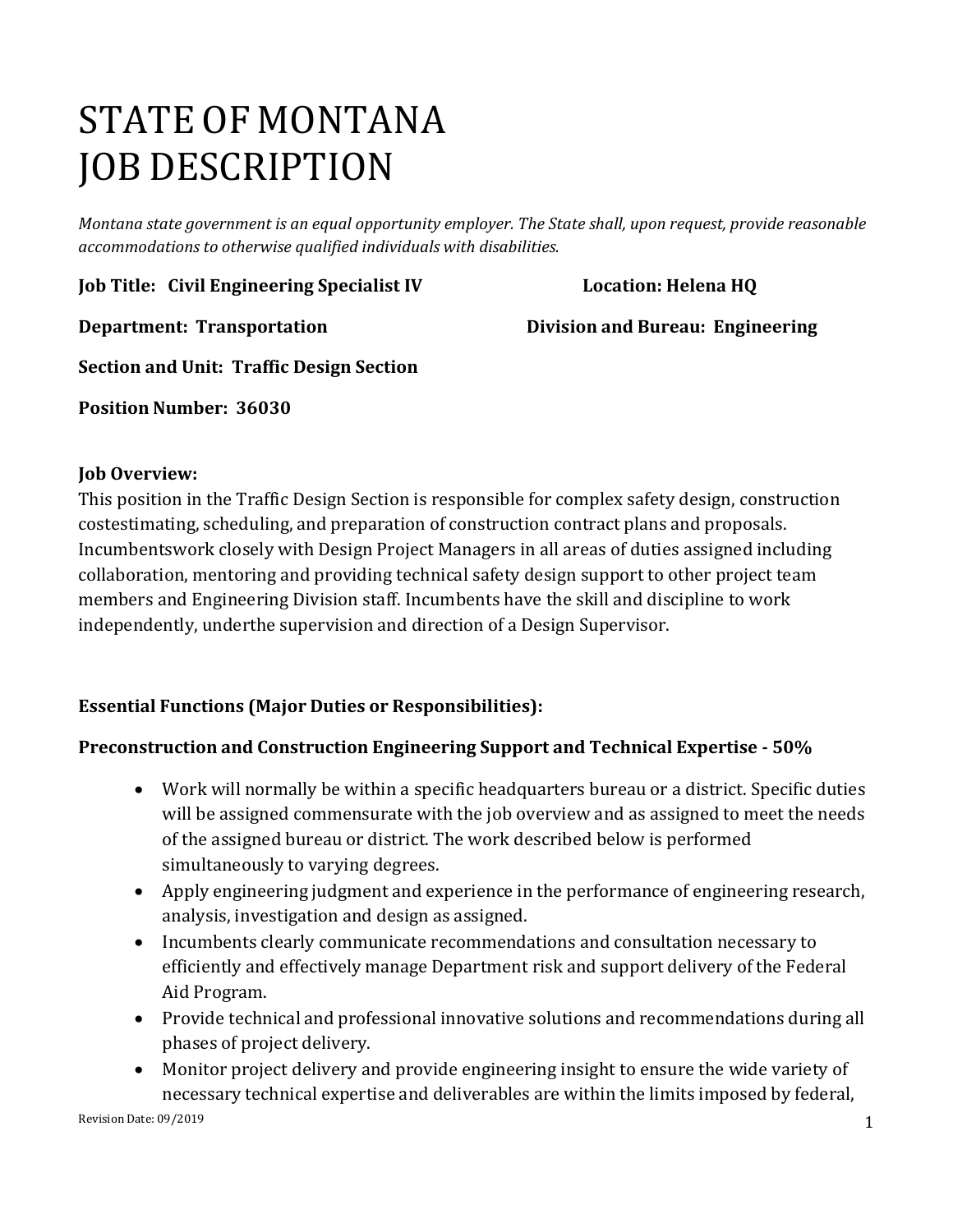state, and local guidelines or standards. Coordinates with and assimilates information from federal, state, and/or local cooperating agencies.

- Perform project risk management relative to MDT's construction program.
- Ensure project engineering meets the project purpose and need, and design intent.

#### **Coordination and Mentoring** - **20%**

- Function as a resource providing extensive guidance on technical issues and the use of software, hardware and other technology.
- Assess staff training needs within the assigned unit or section and provide recommendations to supervision.
- Mentor other staff for training and career development and advancement.

#### **Bureau Assistance and Quality Control** - **30%**

- Support, analyze, and submit Department quality assurance recommendations reflected in policies, guidance, practices, and procedures.
- Provide quality control supporting effective and efficient delivery of the Federal Aid Program.

#### **Supervision**

This position does not supervise others.

The number of employees directly supervised is: 0

The total number of FTE managed (direct and indirect): N/A

The position number for each directly supervised employee is: N/A

#### **Physical and Environmental Demands:**

- Light lifting (less than 10 lbs.)
- Carry light items (papers, books, small parts)
- Remaining seated for extended periods of time, with occasional walking; standing; bending
- Travel within the state to project locations, out of town bid lettings, and out of state travel by airline to national conferences and meetings
- Ability to walk over uneven terrain or in water
- Ability to communicate to technical and non-technical audiences
- Deal with the public on a regular basis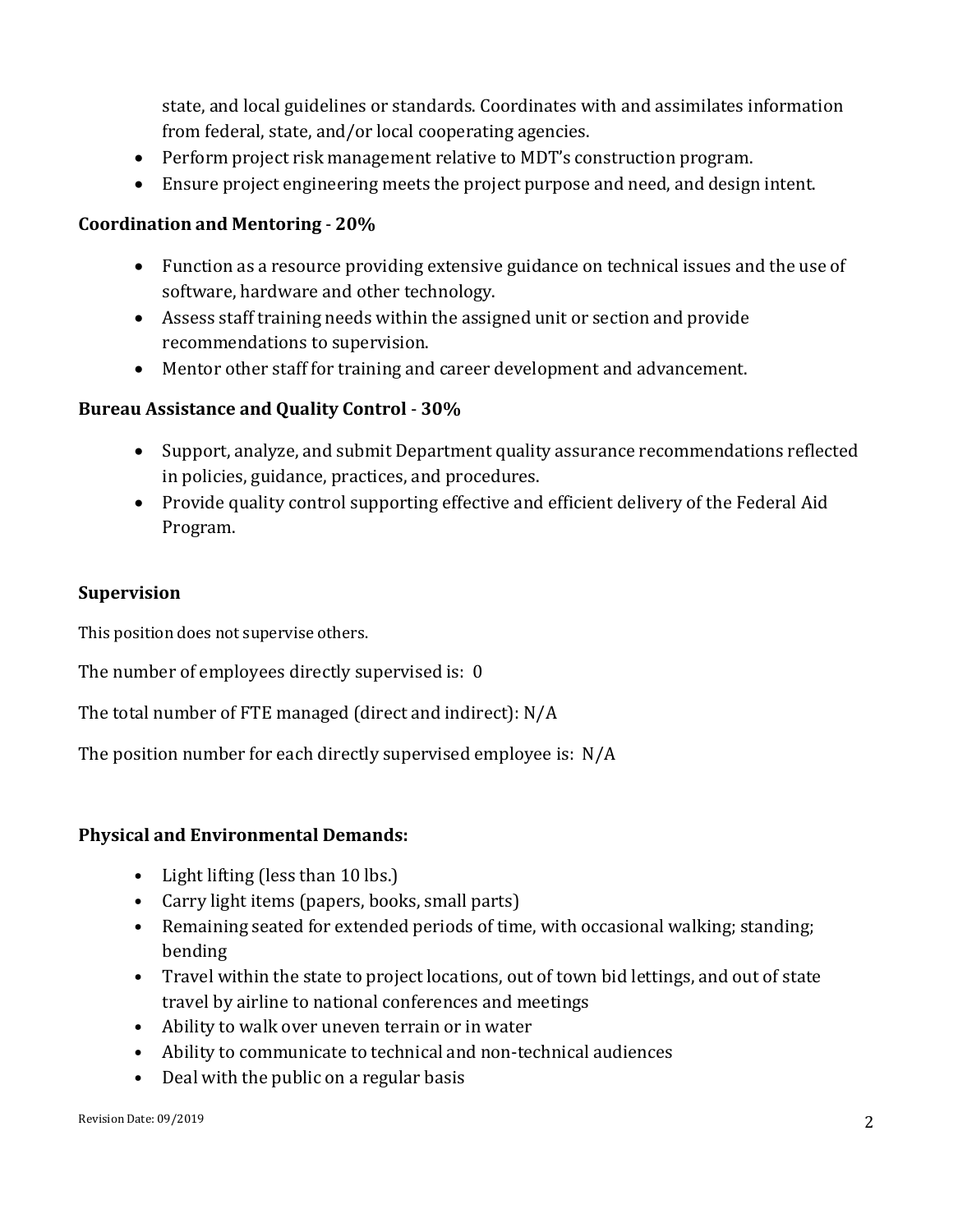- Ability to multi-task
- Making decisions in a timely manner to avoid a negative effect on construction and engineering operations
- Demands for accuracy in all aspects of work
- Ability to meet inflexible deadlines

# **Knowledge, Skills and Abilities (Behaviors):**

This position requires advanced knowledge and application of MDT and MDT Engineering Division policies, guidance, practices, and procedures. The incumbent must have considerable knowledge of the theory, principles, and practices of civil engineering. This position requires the ability to interpret AASHTO, federal and state, and other resource guidelines. Employees in this position must demonstrate the ability to exercise sound engineering judgement when developing solutions to complex engineering problems, including those involving contextually sensitive issues. The employee in this position must possess a comprehensive knowledge of the professional disciplines within MDT including the ability to interpret, consolidate and coordinate data provided by others, whether at MDT, other state agencies, other federal agencies, consultants, private citizens and/or local officials. The incumbent must have the ability to work collaboratively and independently to perform and complete assigned tasks.

# **Minimum Qualifications (Education and Experience):**

The required knowledge and skills are typically acquired through a combination of education and experience equivalent to Bachelor's Degree in Civil Engineering or a related field.

This position requires a minimum of 4 years of experience in progressively responsible highways engineering.

Certifications, licensure, or other credentials include: Proof of passage of the Fundamentals of Engineering exam is required.

Alternative qualifications include: None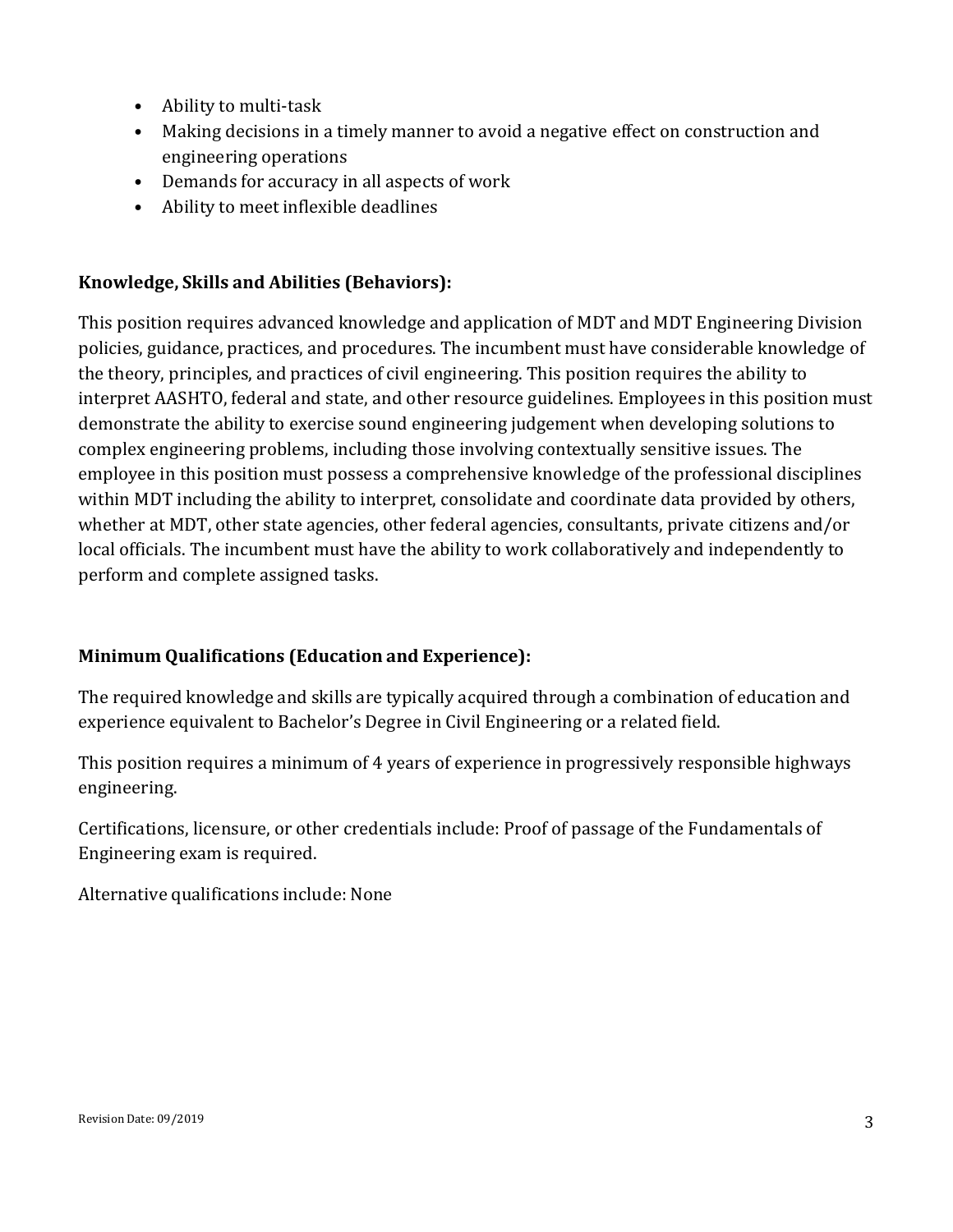# **Special Requirements:**

*List any other special required information for this position*

|                                                                                                                                                                                                               | Fingerprint check            |              |  | Valid driver's license         |  |  |
|---------------------------------------------------------------------------------------------------------------------------------------------------------------------------------------------------------------|------------------------------|--------------|--|--------------------------------|--|--|
|                                                                                                                                                                                                               | Background check             |              |  | Other; Describe                |  |  |
|                                                                                                                                                                                                               | <b>Union Code</b>            |              |  | <b>Safety Responsibilities</b> |  |  |
|                                                                                                                                                                                                               |                              |              |  |                                |  |  |
|                                                                                                                                                                                                               |                              |              |  |                                |  |  |
| The specific statements shown in each section of this description are not intended to be all inclusive.<br>They represent typical elements and criteria considered necessary to perform the job successfully. |                              |              |  |                                |  |  |
| <b>Signatures</b>                                                                                                                                                                                             |                              |              |  |                                |  |  |
| My signature below indicates the statements in the job description are accurate and complete.                                                                                                                 |                              |              |  |                                |  |  |
|                                                                                                                                                                                                               |                              |              |  |                                |  |  |
|                                                                                                                                                                                                               | <b>Immediate Supervisor</b>  | <b>Title</b> |  | Date                           |  |  |
|                                                                                                                                                                                                               |                              |              |  |                                |  |  |
|                                                                                                                                                                                                               | <b>Administrative Review</b> | <b>Title</b> |  | <b>Date</b>                    |  |  |
| My signature below indicates that I have read this job description.                                                                                                                                           |                              |              |  |                                |  |  |
|                                                                                                                                                                                                               |                              |              |  |                                |  |  |
| <b>Employee</b>                                                                                                                                                                                               |                              | <b>Title</b> |  | <b>Date</b>                    |  |  |